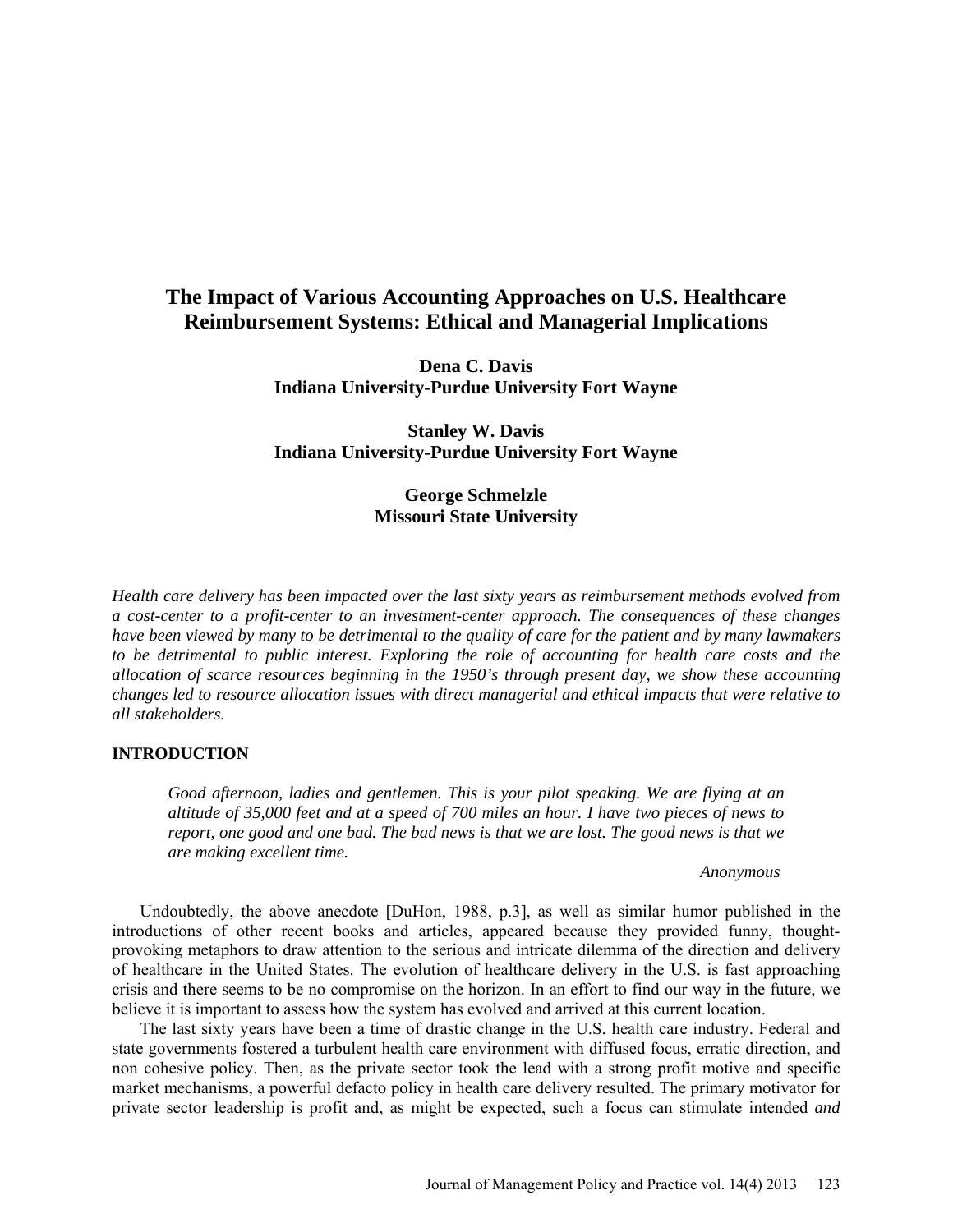unintended results, as well as foreseen *and* unforeseen consequences. Because certain groups who collectively represent a minority of the population (*e.g*., executives, managers, the rich, professionals whose livelihood often depends on the profit in the healthcare industry, and unionized labor) enjoy an advantaged socio-economic-political position, and other groups, who collectively represent a majority of the population (*e.g*., children, the poor, the elderly, the self-employed, the uninsured, the underemployed) are disadvantaged, current health care policy may be viewed as contrary to the public interest, at least for the approximately 50 million U.S. citizens who have no health insurance [The Institute of Medicine, 2009]. Further exacerbating the problem is our current political environment which seems to be operating on the idea of polarization of two extremes with no seeming desire for compromise or balanced allocation of resources.

Both individuals and institutions play critical roles in accounting for health care costs, and thus a critical role in the allocation of scarce health care resources within the U.S. health care system. While seemingly value neutral, accounting has been shown to be, at best, non-neutral and, at other times, extremely biased toward profit objectives and/or advantaged stakeholder groups. (See Chua and Preston, 1994; Davis, Menon & Morgan, 1982; Tinker, 1985; and Lehman and Tinker, 1987)

The purpose of this paper is to explore the role of accounting for health care costs and the allocation of scarce resources in the evolution of the U.S. health care system, both in the past and in the future. Noting that all stakeholders – managers, patients, physicians and insurance companies are directly or indirectly impacted, first, the role of hospitals in the U.S. health care system is presented in an evolutionary framework: the 1950s (when hospitals were "accountable as revenue centers"), the late 1970s and early 1980s (when hospitals were "accountable as cost and profit centers"), and the 1990s and 2000s (when hospitals have become "accountable as investment centers"). Next, we look to the future and the fast changing role of electronic information to determine how accounting practices are evolving to meet the needs of the U.S. health care system. Finally, conclusions are drawn as to the responsibility of accounting (as a process, a business, and a profession) and the accountant (as a practitioner, a citizen, and a professional). The objective of this "flight into accounting" is to moderate the "speed of the plane," become oriented to its current position, set a reasonable course, and resume the speed that had been achieved prior to the loss of direction.

# **A BRIEF HISTORY OF U.S. HEALTH CARE: 1950S TO PRESENT**

Since the early 1900s, the U.S. health care system has been serving the public primarily with four types of hospitals: proprietary, religious, private-charitable, and local-government served by health care professionals employed by the hospital and self-employed physicians who were granted practice privileges. While these classifications endure today, there has been a changing emphasis on their relationships to the patient served and, equally as important, in the relationships of the hospitals to the physicians and nurses in service therein.

The facts are that the United States is the only developed nation on Earth that does not guarantee healthcare to its people and is "nearly alone among developed nations in our failure to commit healthcare as a human right" [Riedel, 2009]. Our healthcare industry is rooted in the industrial revolution when businesses and unions began providing sickness funds to employees. Since that time the insurance industry has ballooned while numerous presidents have tried unsuccessfully to find a way for the government to step in and provide healthcare either as a direct pay or through national insurance to all citizens. Some government programs have provided coverage for segments of the population that seem to be deserving to the general population such as Medicare for the aged, Medicaid for the indigent, and the VA system for military veterans, but little has been done to help the majority of the population [Riedel,2009].

Perhaps the values of our nation, individualism and self-determination as well as a general distrust of government and reliance on the private sector to provide social help are to blame for the disconnect on healthcare responsibilities [Riedel, 2009]. Perhaps political interests have so distorted the message with one-line quips and biased analysis [Gitterman & Scott, 2011, Gorin, 2011] that the people don't know,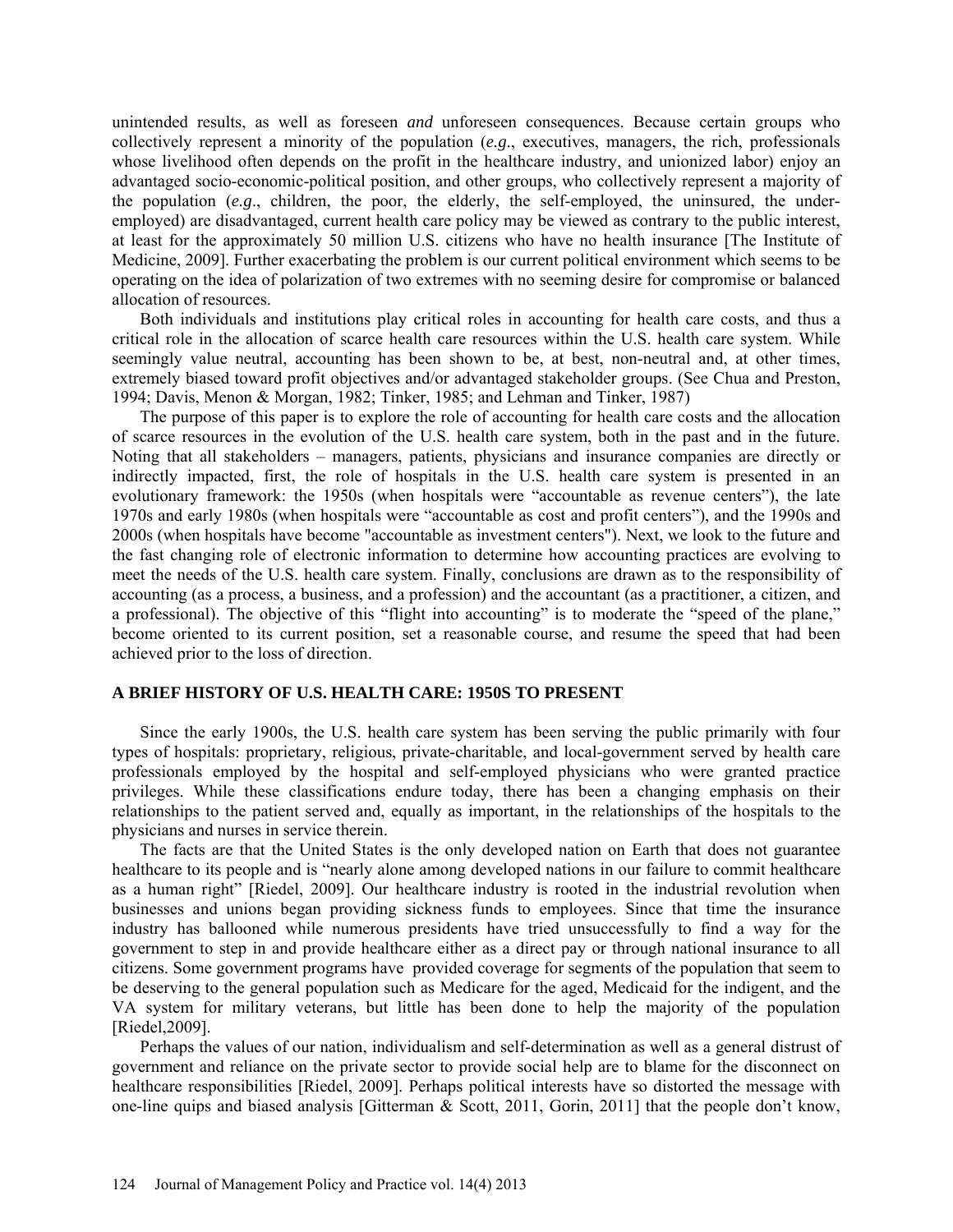don't understand, don't care, or don't trust the implications to our country and our citizen's future. Whatever the reason, the future looms as expenses continue to grow, care continues to lag, and the population continues to grow more mistrustful.

The Institute of Medicine, an independent, non-profit organization and the health arm of the National Academy of Science, issued a brief detailing the uninsured crisis in 2009. Their conclusions are startling.

A number of ominous signs point to a continuing decline in health insurance coverage in the United States. Health care costs and insurance premiums are growing substantially faster than the economy and family incomes. Rising health care costs and a severely weakened economy threaten not only employer-sponsored insurance, the cornerstone of private health coverage in the United States, but also threaten recent expansions in public coverage. There is no evidence to suggest that the trends driving loss of insurance coverage will reverse without concerted action.



**FIGURE 1**

Percent of Adults Ages 18-64 Uninsured by State

[The Institute of Medicine, 2009]

The United States healthcare system is currently ranked  $37<sup>th</sup>$  in the world and last among all countries in the industrial world by the World Health Organization. The rankings were based on overall level of population health, health inequalities within the population, overall level of health system responsiveness, distribution of responsiveness with the population, and the distribution of the health system's financial burden within the population [Riedel, 2009]. As an example, let's look just at the number of hospital beds. There were as many hospital beds in the United States per 1,000 in the population in 1910 as there were in 1989 [Stevens, 1989, p. 30]. At that time the U.S. offered 5 beds per 1000 people and ranked  $37<sup>th</sup>$ in the world. As of 2003 there were 3.3 beds available per 1000 people and the world ranking stayed the same [NationMaster.com]. The World Health Organization currently ranks the U.S. 43<sup>rd</sup> in the world with 3 beds per 1000 people [U.S. Global Health Policy, 2011]. It appears that the U.S. has been on a slippery slope for some time now.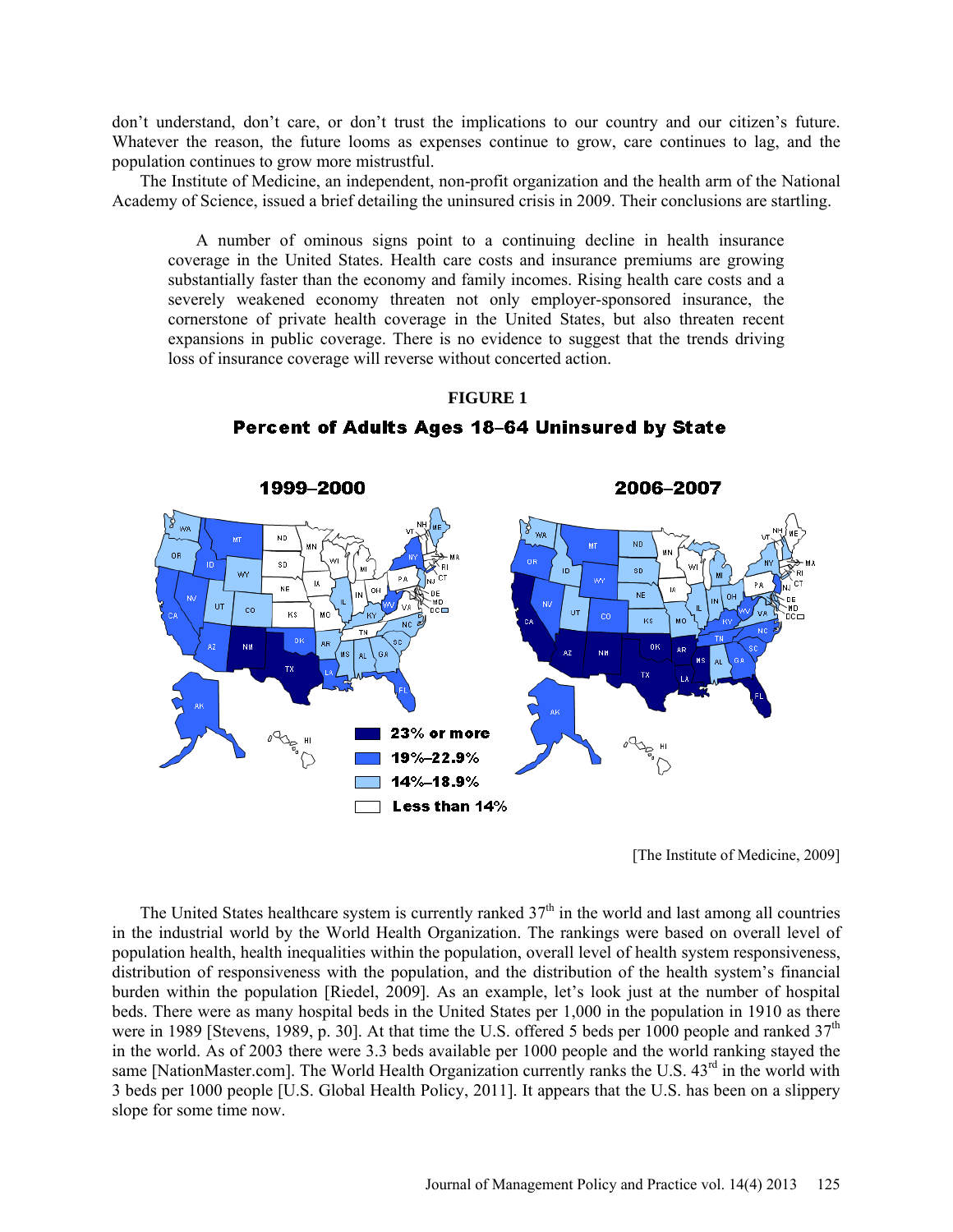#### **THE HOSPITAL AS REVENUE CENTER: 1950S THROUGH THE 1970S**

Third-party insurance, especially group hospitalization, have been around since the 1930s and 1940s; however, only with the increased availability of insurance as a work benefit in the 1950s and 1960s, did insurance begin to shape how and what health care services would be offered and/or provided by a given hospital. The growing number of potential patients with an ability to assure payment of hospital services via health insurance encouraged hospitals to "respond to the market incentives of increased demand by providing more, more expensive, and better care" especially of those services where they were most likely to be reimbursed by third party insurers [Stevens, 1989, p. 256].

Total expenditures of short-term nonfederal hospitals rose steadily from \$2.1 billion in 1950 to \$5.6 billion in 1960 and on to \$9.1 billion in 1965, the year of Medicare legislation—a more than fourfold increase in fifteen years. [Stevens, 1989, pp. 256-257]

The reason for this, in economic terms, is very easy to understand. Until the U.S. Congress passed Medicare and Medicaid legislation, the primary forms of payment for health care services were selfpayment and third-party insurers. By 1965, private insurance for hospital care covered most of the working population. This insurance also covered most of the costs of a hospital stay and payment was fairly automatic and much more rapid than in the past. With the introduction of Medicare for the elderly and Medicaid for the poor in 1965, hospitals were then able to charge two major classes of the population for services which the hospital previously had provided for free or for types of health care that had not previously been sought from the hospital system [Kronenfeld, 1993, p. 96]. Since costs *and* a profit factor were passed on directly to third-party payers (*e.g.,* insurance companies and the federal government), there was no incentive for hospitals to control costs. Further, insurance, the government, or employers who were paying for that insurance were now responsible for payment. The insured patient, no longer burdened by cost, then began seeking more treatment with little regard to actual need or cost. Throughout the 1960s and 1970s, this lack of incentive to control costs led to a staggering rise in hospital costs well beyond the fourfold increase noted above.

The increase in hospital costs is inevitable, according to Trevor Gambling [1987], who argues that even without the inefficiencies in the system; one could expect the costs to rise at a rate higher than the average national inflation rate. He bases his arguments on a theory proposed by the economist, W.J. Baumol, who suggested that certain industries—the health care industry being an example—should

> …expect their costs to rise consistently at a greater rate than any general measure of price inflation. This was because they were unavoidably labour-intensive, so that they could not achieve the enhanced productivity of manufacturing industry or agriculture. Those increases in productivity are reflected at least partially in real increases in the general level of wages; unless the workers in labour-intensive industry are prepared to accept wages very much below that level, exponential growth in costs may be expected. Those industries tend to be extensively subsidised, usually by the State, since there is inevitably a gap between their costs and what their consumers are minded to pay for their services. [Gambling, 1987, pp. 47-48]

This gap between service costs and consumer remuneration is sometimes referred to as "Baumol's Disease"; and, while Baumol used the performing arts as his reference point, both the theory and the descriptive title for the gap can be applied appropriately to the U.S. health care system. Starr [1982] points out that in the 1970s, the politics of American health care generally passed through the same three phases as American politics in general.

1. A period of agitation and reform in the first half of the decade, when broader entitlements to social welfare and stricter regulation of industry gained ground in public opinion and law.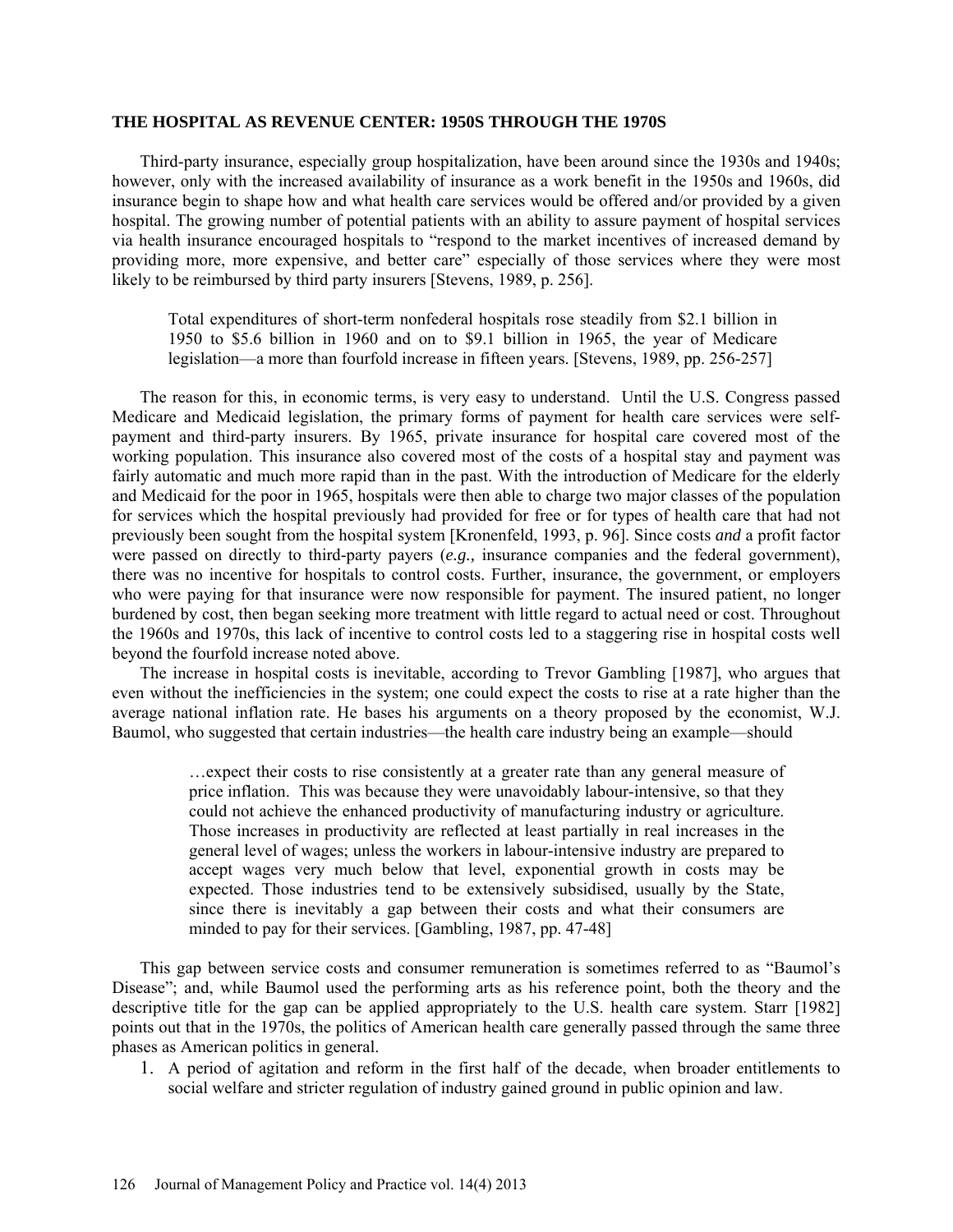- 2. A prolonged stalemate, beginning around 1975, when the preoccupation increasingly became coping with inflation, doubts arose about the value of medical care, and initiatives such as national insurance were set aside.
- 3. A growing reaction against liberalism and government, culminating in the election of President Reagan in 1980 and the reversal of many earlier redistributive and regulatory programs. [Starr, 1982, p. 380]

With inflation running at 15.5%, Preston observed that Medicare and Medicaid were obvious targets for "fiscal responsibility" [1992, p.92]. The 1980s showed that to be the case.

In the 1980's we see a move to introduce cost control into the system and more control of the health care system being exercised vis-à-vis the system of accountability as Rhodes (1985) points out.

Ultimately those who pay, whether government or private insurance agencies, want to know just what it is they are paying for. They then want to know in greater detail what is going on in each consultation, what advice is being given and why, what resources are being employed to carry out treatment, and how much it will all cost. (p.175)

### **THE HOSPITAL AS COST AND PROFIT CENTER: 1980S TO EARLY 1990S**

The movement toward containment of health care costs was initiated in the late 1970s by the federal government, due to the rapidly rising rates of expenditure for Medicare and Medicaid. Medicaid expenditures, for example, had risen at a rate of 15.6% per year between 1973 and 1979. Solving the problem of such rapidly inflating rates of expenditure was made more complex by the political realities that prevailed during that decade. In the case of Medicaid, the simplest means available to the federal government to reduce costs would have been to limit the number of citizens eligible for the Medicaid program. Such an action, however, would only have shifted the costs of care for those citizens to individual states and cities and may have, in fact, increased the total health care costs for these patients due to the inefficiencies that also were created by this shift.

Because some level of government has to serve as provider or payer of last resort for these populations, changing the Medicaid eligibility rules was perceived as unlikely to reduce costs and quite likely simply to shift fiscal burdens from a higher level to a lower one. [Holahan and Cohen, 1986, p. 6]

One also could expect the same impact from the Medicare sector. Current arguments using Massachusetts as an example directly argue the shifting of medicine to state control. Thus, the cost containment movements in the 1980s led to varying attempts to focus on controlling health care expense on a "per episode" basis. This led to the concept of reimbursement by Diagnostic Related Groups (DRGs).<sup>1</sup> Many factors needed to be quantified in order to develop a credible system—such as the "casemix" as it relates to general health (*e.g.,* indigent versus wealthy) or a more complex "diagnostic casemix" (*e.g*., elderly versus youthful)." For example, an urban teaching hospital might receive \$3,000 per hernia whereas a suburban non-teaching hospital might receive \$1,500 per hernia" [Easthaugh, 1981, p. 302]. The situation was complicated further because the direct costs of providing episodic services to the patient were usually unknown and many "overhead" costs were allocated. Charges to the patient were often used to approximate costs, but not without associated problems.

Therefore, hospital charges emerged from policies based on maximizing a hospital's benefit (revenue) from their particular mix of patients and payers, and frequently have little to do with the cost of a patient's care….charges are often reported because hospitals generally do not know even the direct costs of a particular patient's care. Therefore,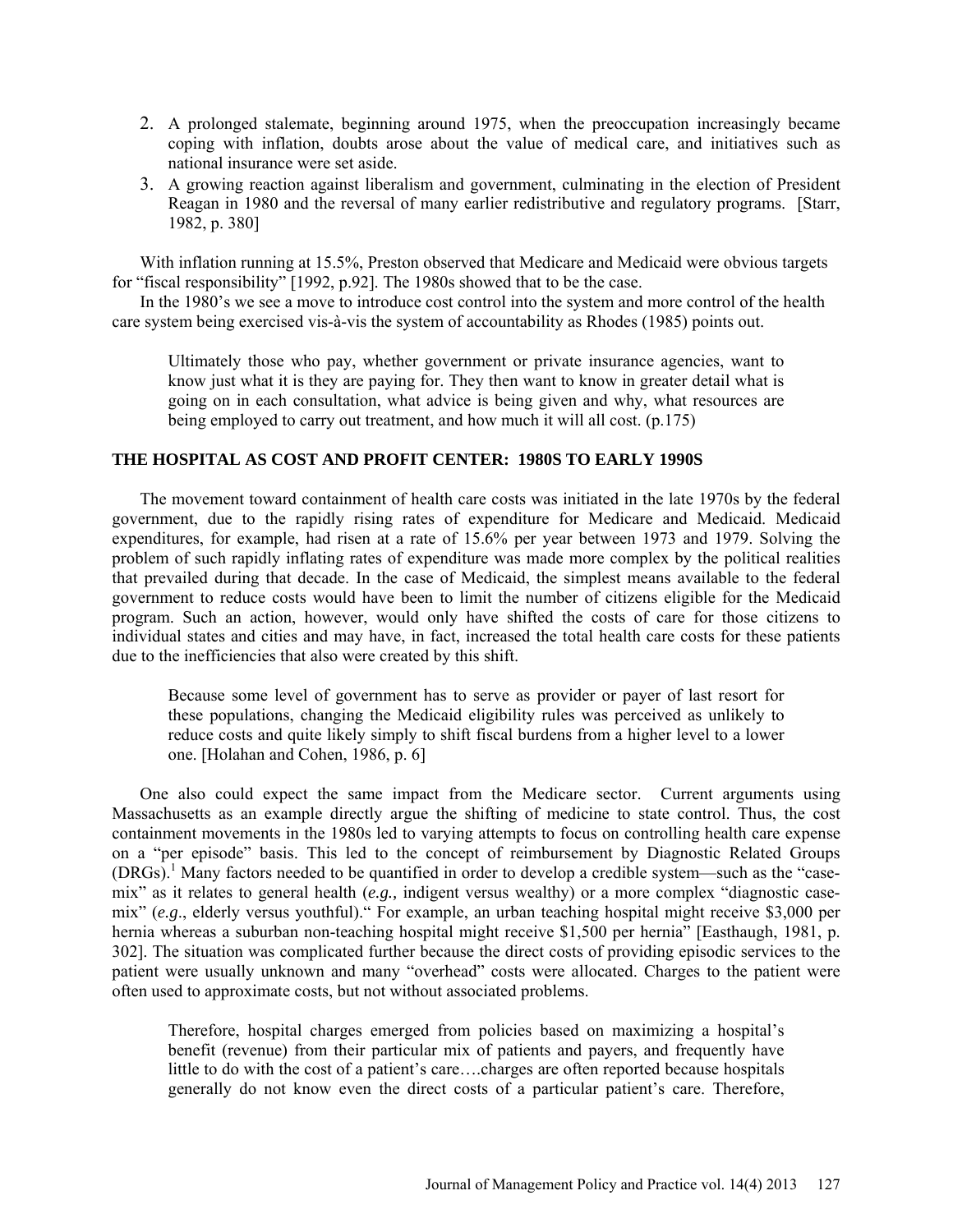charges are not selected because they are a good proxy for costs but because they are available. [Oakes L.S., Considine, J. & Gpi; d. S., 1994, pp. 34-35]

The unknown direct implementation of the DRG system of cost control or performance measure at the beginning was very difficult indeed. The calculation of the DRG reimbursement for hospitals was driven mostly by the *estimated* average-length-of-stay in the hospital for a particular case-mix diagnosis and a predetermined "bundling" of usual and expected costs for services relevant thereto. Thus, a patient with a hernia (using Easthaugh's example) might require an average of four in-hospital treatment days at an urban teaching hospital where a large proportion of patients are indigent and/or present more complex medical cases; whereas, at a hospital located in an urban, upper middle class area, that same hernia patient might only require two days of in-patient treatment. So a hospital would expect to make a profit if it was able to maintain its length-of-stay (l.o.s) average; and that hospital would expect to increase its profit if it was able to reduce its actual "l.o.s" below the average. Conversely, a hospital might expect to incur a loss if its "l.o.s" exceeded the calculated average. Such circumstances led to the hospital-as-profit-center for those patients whose episodes were reimbursed by DRGs.<sup>2</sup>

Because the profit calculation held revenue constant and only allowed the hospital to improve profits by controlling costs, hospitals adopted many different cost-control strategies—some of which can be considered sub-optimal, especially with respect to patient care—and the "l.o.s." (sometimes referred to as "DRG days") evolved from an *average* to an *absolute* in the minds of many hospital administrators. The hernia patient in the above example would be discharged two days following surgery because his DRG days were "used up", although the incision might be infected and require a continuing high level of medically expert attention. The resulting development of the "quicker-and-sicker-syndrome" (where the pre-defined average discharge date of all patients in a category led to premature discharge of sicker patients in that same category) caused additional challenges for balancing the provision of medical care (the hospital's professional purpose) with the management of a profit center (the hospital's administrative goal). A patient was admitted and administered to under an initial DRG code throughout the provision-ofcare-process, which meant that all costs were charged to that DRG. Therefore, some patients were discharged from the initial DRG code and physically left the hospital, then immediately readmitted under a new DRG code for continuing care of the original or complicating circumstances. As Stevens observed,

The DRG system provided incentives to discharge elderly patients as quickly as possible, but no equal incentive to provide them with an appropriate place to go…. In December 1984, the American Medical Associate published the results of an informal survey conducted in thirty-eight states…. Administrators, it was claimed, were encouraging doctors to discharge patients for a primary condition and then to readmit them for a second, thus being able to charge for two DRG episodes; there was pressure to release patients prematurely, evidenced in rising rates of readmissions within seven days…. [Stevens, 1989, p. 326]

Some hospitals also attempted to assign the DRG code with the highest revenue potential rather than capture the most relevant diagnosis. For example Columbia/HCA Healthcare Corporation, a profit making hospital chain that operates approximately 350 hospitals across the United States, treating nearly 125,000 patients per day has been identified as one of the biggest offenders of this practice.

HCA, as well as KPMG, settled with the federal government after years of litigation that involved numerous cases of financial fraud allegations.

Under the terms, HCA would pay \$630 million in fines and penalties to resolve all outstanding civil litigation with the Justice Department. An additional \$250 million would be paid by HCA to the Medicare program to resolve expense claims submitted by the company to the government.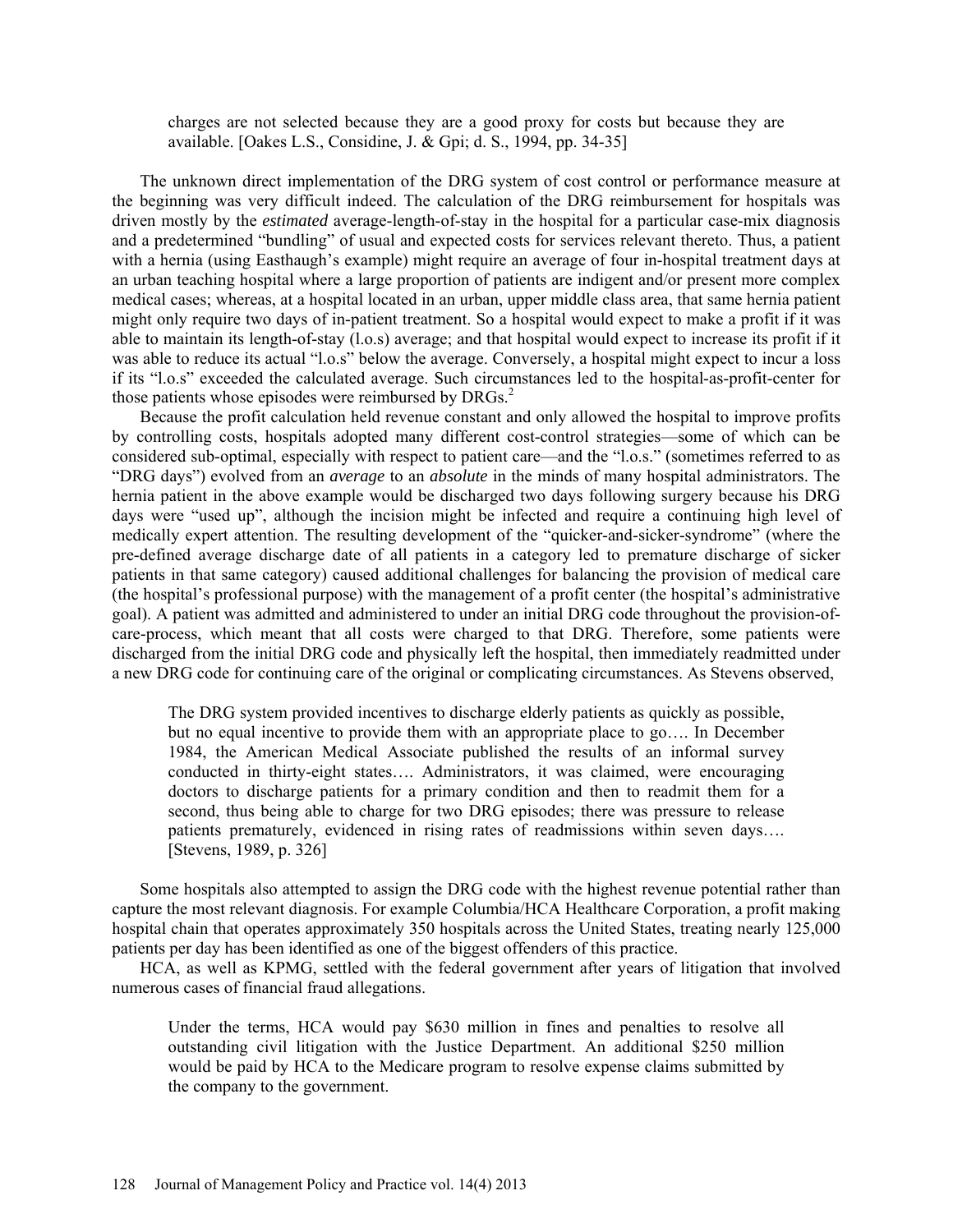Combined with previous settlements HCA has negotiated with the government involving fraud investigations in 200 to plead guilty to 14 felonies – the company will be paying a total of more than \$1.7 billion in civil and criminal penalties… [Eichenwald, 2002, p. 1]

Of course, HCA argues that they do not *inflate* the diagnosis but are merely more efficient in assigning the *correct* diagnosis. Dafney (2003) reported after observing changes in DRG rates, but not in hospital costs, that hospitals did, in fact, respond to these changes by "up-coding DRG codes".

"…associated with large reimbursement increases, garnering \$330 – 425 million in extra reimbursement annually,… these findings suggest that, for the most part, hospitals do not alter their treatment or admission policies based on diagnosis-specific prices; however, they employ sophisticated coding strategies in order to maximize total reimbursement. (p.1)

Other consequences arising from DRGs were that hospital services were "unbundled" so that they fell under differing schedules of payments within the total reimbursement system. As a result of this DRG gamesmanship, some hospitals declined to accept indigent patients (*i.e*., practiced patient dumping); while other hospitals terminated provision of services and procedures which analysis of past history indicated would lead to an *un*profitable DRG. Many of these practices were either directly outlawed (*e.g.,* patient dumping) or became less problematic as the reimbursement system evolved and developed refinements (*e.g.,* the unbundling of charges for payment).

A major dilemma for administrators in the DRG system was the independence of the relationship between the hospital and the physicians whose patients were admitted. Tension heightened between physicians and the hospitals participating in the DRG reimbursement system because the doctors had "hospital privileges" to admit and treat their private patients at a particular hospital, but those doctors were not employees of the hospitals. DRGs were used to reimburse the hospital, not the physician. Later, payment schemes called RBRVS (resource based relative value systems) would be developed to control physician reimbursement. Easthaugh provided an interesting summary of the reimbursement-under-DRGs dilemma.

…the physician can prosper as the hospital loses money because physicians control the admission and discharge process. No hospital administrator has the power to discharge patients at the economically rational point, that is, when the hospital payment per DRG covers costs. One would hope that…physicians recognize the financial health of their hospital as a component in their utility function, and discharge patients more efficiently…. [Easthaugh, 1981, p. 301]

However, as was later to become evident, while unable to discharge patients, hospital administrators were able to track the "efficiency" of individual physicians in adhering to DRG guidelines and to deny them renewal of privileges to practice at the hospital if they were deemed to be outside the acceptable economic parameters. These "tensions"—while hidden from the patient—were very deep-seeded and found in most health care systems.

As we see in our example in the U.S., this contrast consists of what at times can be diametrically opposed objectives and goals between the physicians and the hospital. DRGs have come under scrutiny from many diverse sources such as consumer advocates and health care policy makers. In a review of the literature on measures and indicators, Van Peursem, Pratt & Lawrence [1995] discussed accounting researchers who have critiqued the use of performance measures including DRGs. Even with the critics, DRGs and/or the basic concept of DRGs have been adopted by American managed care providers (HMOs) and health providers in other countries such as Great Britain and Australia.

The performance (cost control) measure used to measure physician performance is Resource-Based Relative Value Scale (RBRVS). Like the DRG it is a control system that is tied to the cost of production.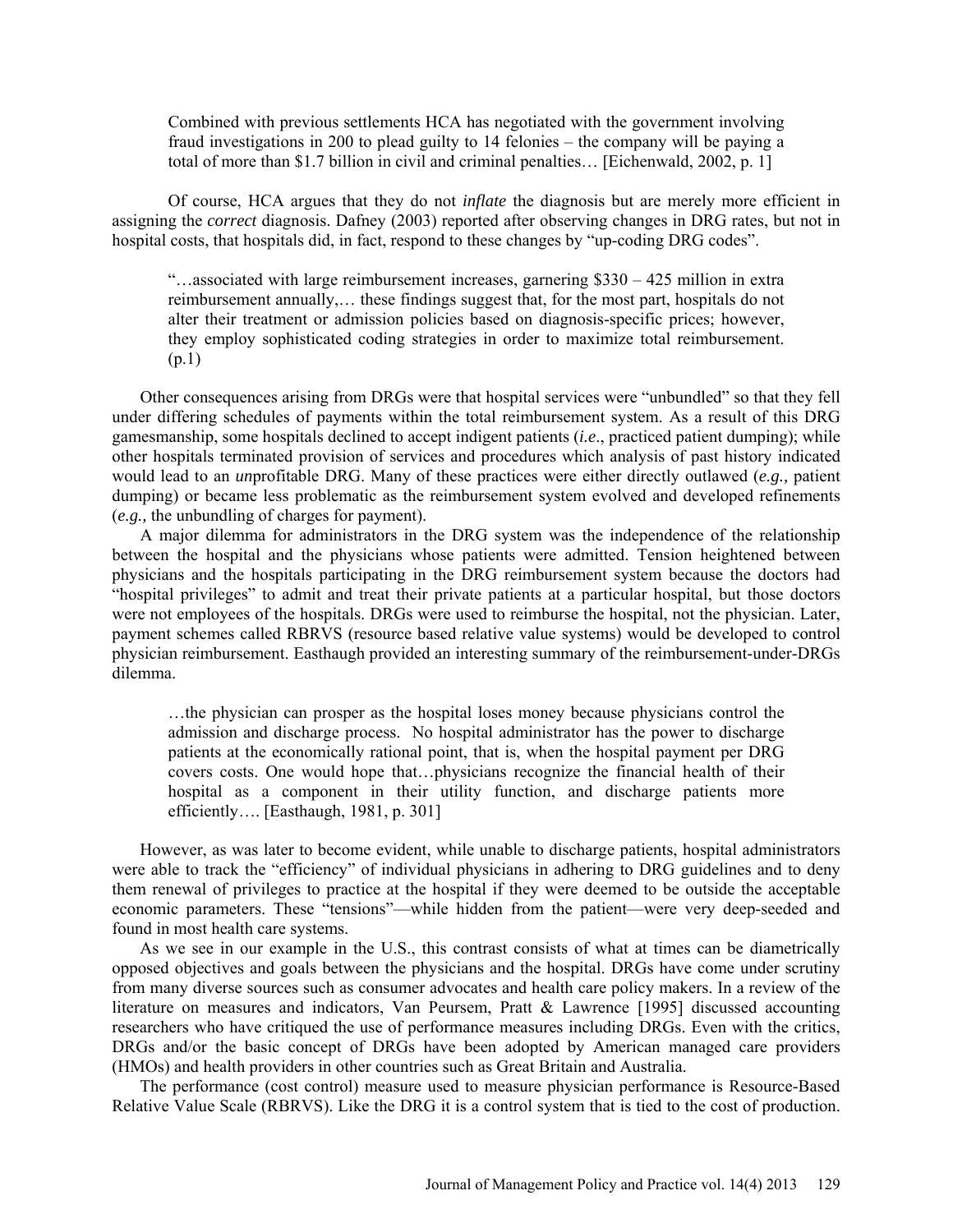In a statement to the Subcommittee on Health of the U.S. House of Representatives Ways and Means Committee, Dr. Jane M. Orient noted the problem of relying on RBRVS, thus DRG:

…the RBRVS is flawed in practice because it cannot accurately calculate the cost of production. The tables of cost are derived from subjective evaluations by a small panel, using data that may be completely inapplicable and arbitrary extrapolations. The tables disregard variations in cost due to location, type of practice, individual abilities, and training of the practitioner, and individual complexity of the patient's case, and uncontrollable fluctuations for goods and services. [Orient, 1995, p.1]

#### **Cost Control**

Twenty years of research by Dr. John Wennberg and Dr. Elliot Fisher of Dartmouth University found large differences in the amounts that Medicare spends on patients. These differences are related to geography. For example, patients in Manhattan and Miami receive far more aggressive care than patients in Rochester, Minnesota and Salt Lake City, Utah [Mayer, 2007, p. 28]. Weinberg and Fisher made adjustments to their data to account for differences in regions due to race, age, sex, as well as the overall health of each community studied.

Wennberg and Fisher also found that patients that received more aggressive care were no better off, and in some cases worse off, than patients who received conservative care [Mayer, 2007, p.28]. For example, Wennberg and Fisher reported that medical patients who were aggressively cared for were more likely to die in an intensive care unit than patients who received conservative care. Part of the reason for this is that patients who receive aggressive care were more likely to be the victim of a medical error; or they were more likely to develop an infection during their hospital stay [Mayer, 2007, p.28].Higherspending regions need to replicate practices and processes in lower-cost regions [New York Times, November 25, 2007]. Wennberg and Fisher estimate that this could result in across-the-board health care savings of twenty to thirty percent. Halverson advocates creating price leverage between regions:

"(This) would create a very direct price competition impact because the lowest price in each market would set the benefit level for that service in each market. So under that approach if there is an \$80 office visit price at one clinic and \$100 at another, the benefit payment made by the coverage plan for all patients at either clinic would be \$80 – the local price for that service. Any patient who went to a higher-priced provider would have to pay the cost difference between the two fees."[Halverson, 2007, page 191]

The Congressional Budget Office reports that good evidence supporting the effectiveness of specific medical treatments exist in less than half of the medical treatments provided [New York Times, November 25, 2007]. Better information is needed to determine which treatments are effective for specific patients. Specifically, information is needed to discern if the benefits from specific treatments outweigh the costs. This information could be used to determine if certain treatments need to be scrapped; or possibly refined at a lower cost.

Herzlinger [2007] advocates transparency in information for consumers. Herzlinger [p. 232] reports that more than 70 percent of patients would like to see online evaluations of physicians (i.e.: there is a website, http//:ratemds.com, that evaluates physicians, but it is somewhat limited). Herzlinger also cited a report in Health Information Online that reported that 95 million people use the Internet to search for medical information, with 6 million using the Internet daily [p. 231].

Cost accounting techniques from industry can also be effective in reducing healthcare costs. Eldenburg, Schaefer, and Zulof [2004, p. 242] advocate using target costing systems in the healthcare environment. With target costing techniques, new services can be offered at a price that will increase volume. The service would have to be offered at the target cost; allowing hospitals, physicians, and other health care providers to practice effective cost containment.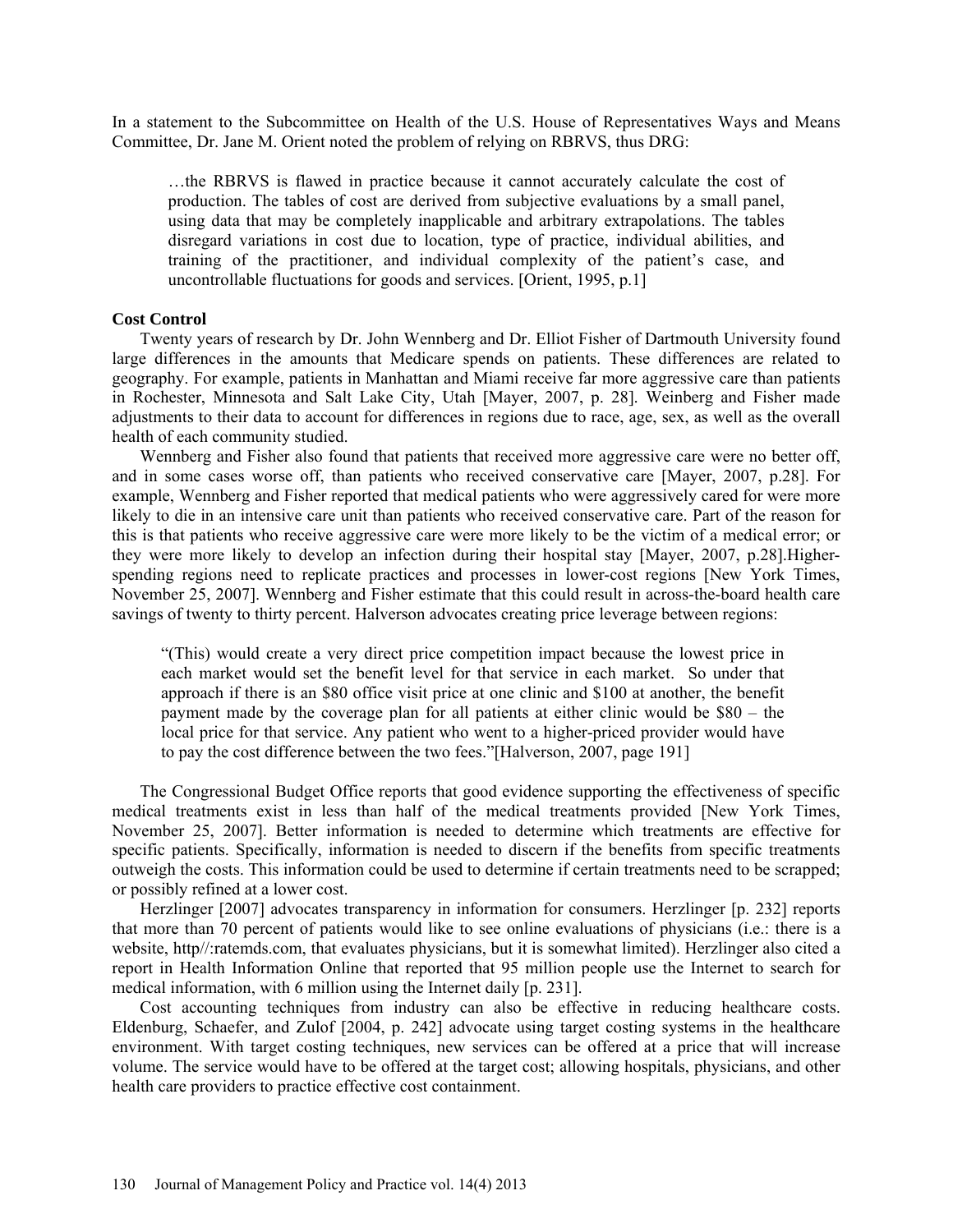If systems such as target costing are to be effective, the physician will need to have a central role in reducing costs. McGlaughlin and Kalamzy [p. 202] note that physicians have a "central role in making and controlling key decisions that affect the provision of health services." They note that it is important for the physician to identify area where targeted cost savings can occur, without reducing the level of service to the patient.

Information technology is a critical element in cost control. In a hospital setting, the goal of an effective information technology function is to improve patient care and services, strive for better organizational performance, and reduce costs [Glaser, 2006, p. 66]. Many hospitals have invested in patient care information systems. These systems are designed to reduce medical errors. Dick, Steen, and Detmer [1997] reported that these systems allow for health care professionals and patients to have access to real-time patient data along with corresponding medical information. These systems should lead to better decisions and treatments for patients. Caution must be exhibited with these systems; Ash, Berg, and Coriera [2004, p. 104] found that these systems frequently have two different types of errors -- errors in the process of entering and retrieving information and errors in communicating and co-coordinating specific medical events. A heightened awareness is needed by designers of these systems to reduce these errors.

Grimson [2001] believes that the next generation of medical records will be available on-line, and will include all medical information from infancy to death. Grimson [p. 111] states that "the next" generation of records… will be a longitudinal cradle-to-grave active record readily accessible and available via the Internet, and which will be linked to clinical protocols and guidelines to drive the delivery of healthcare to the individual citizen." Grimson further states that post-genomic research will be part of this database – and the database will thus contain data relating to genetics, diseases, medical treatments, and the environment. Sittig [2004, p. 1379] believes new information technologies, currently used sporadically, will be available for routine clinical use. These include real-time clinical decision support systems, wireless monitoring devices (both invasive and non-invasive), and large integrated databases with data mining analysis tools. These tools should improve patient well-being, as well as improve the organizations offering these technologies but at what cost to individual privacy? And, should that matter?

Activity-based costing can also be used for cost control. Similar to the ABC systems that are used in manufacturing; a two step process would have to be utilized. First, hospital costs are assigned to various cost pools (such as administer CAT scan" or "perform blood test.). These costs could then be charged to a cost object such as a patient or a department [Upda, S.,1996, p. 84].

### **THE HOSPITAL AS INVESTMENT CENTER: 1990S AND BEYOND**

As hospitals instituted controls over costs by means of DRGs and physicians were controlled by similar reimbursement plans (RBRVS), the concept of the hospital and its role in society began to change in the United States. With beds utilized less, due in part to shorter lengths of patient occupancy, and with a reduction in the numbers of procedures being performed by physicians, many hospitals faced financial difficulties in the 1990s. As a result, hospitals engaged in many different arrangements in an effort to successfully control their environment. Certain hospitals closed, unable to meet the demands of the efficient/effective medical services market. Acquisitions became commonplace as when larger private hospitals purchased smaller, weaker hospitals. Mergers of two or more hospitals with varying distinctive competencies were common. Hospitals formed alliances with third-party insurers in an attempt to corner the market for their subscribers. Physicians, especially specialists, received more and more pressure to affiliate with only one hospital rather than two or three as had been the practice previously.

"As health insurance costs rose during the 1970's and 1980's – driven both by improving medical technology and by the growing inefficiencies of the health care system – health maintenance organizations, which had been around since the beginning, began to proliferate, along with other managed-care schemes. Like the Blues, HMO's became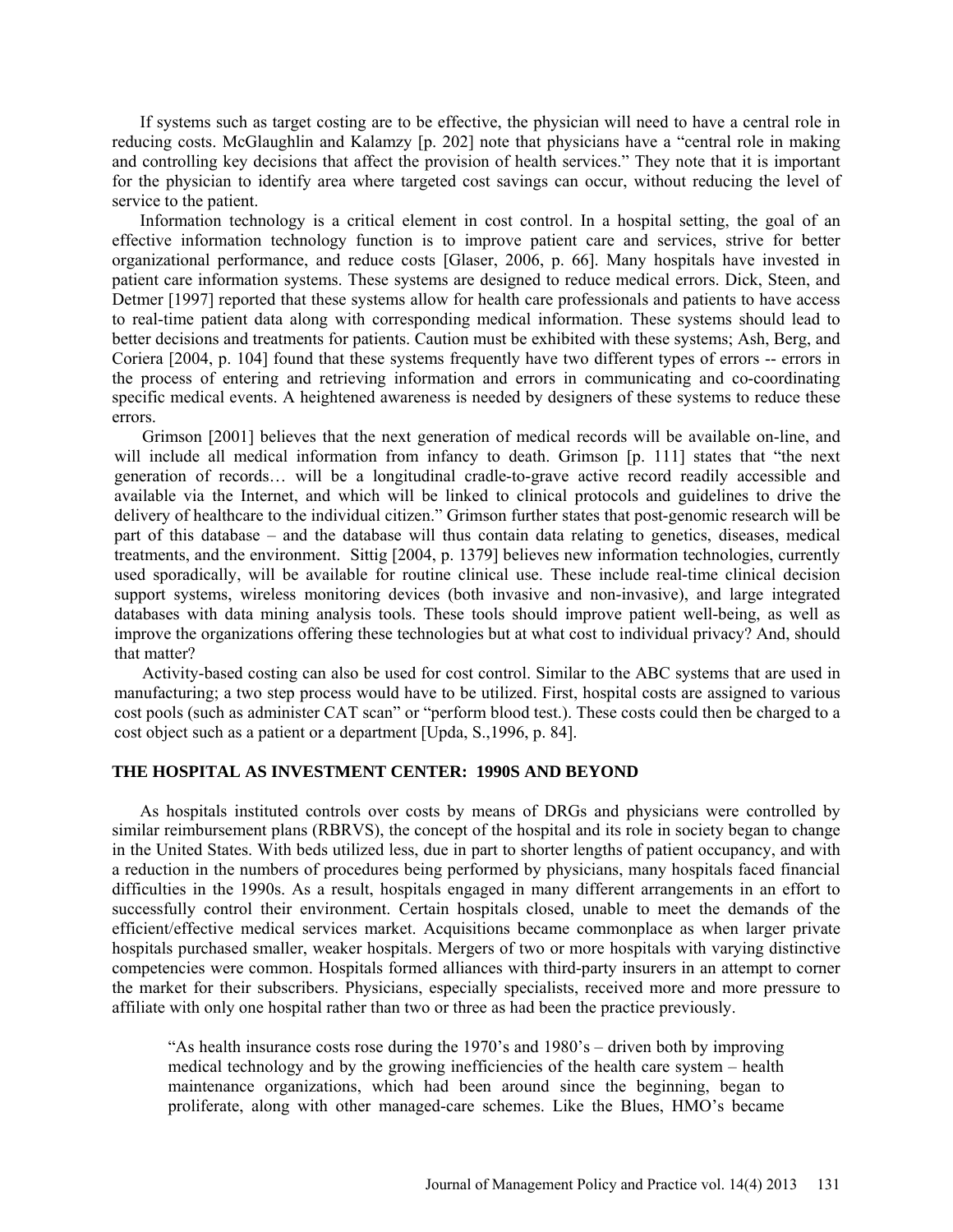victims of their own success. Initially they were mainly non-profit, but once again businesses spotted an opportunity and for profit HMO's displaced non-profit HMO's." [Noah, 2007, p 2]

Approximately 12 percent of the market was for profit in 1981 and by 1997 the for-profit market share was around 65 percent; over a five-fold increase. It is not surprising that, as more focus is placed on the bottom line for corporate profits, that HMO's are more aggressive. With the proliferation of HMOs, which required a patient to obtain a referral from their supervising general practitioner for each visit to a specialist or hospital, the general practitioner became more important to hospitals as the patient's case manager in assuring a steady supply of patient referrals and admissions. Hospitals began to follow one of two strategies. Either they would hire general practitioners and set up clinics in various areas of their service community, or they purchased existing private practices with agreements that the physicians would send their patients to the purchasing hospital for needed treatment. In addition, physicians themselves started forming groups with the intention of becoming strong enough in their geographical locations to be able to demand *en force* higher reimbursements for services. National companies (*e.g.,* Coastal) also were purchasing physician practices and national for-profit chains (*e.g.,* Humana) were purchasing hospitals. Hospitals were also forming buying groups in order to be able to purchase large quantities of drugs and supplies at a cheaper rate.

The management of hospitals also changed. No longer are doctors likely to practice part of the day and administer at a hospital on a part time basis. Currently, hospital administrators are more likely to be educated (MBA or MHA) business people who have little, if any, medical training or expertise. Most often trained to focus on the "bottom line", current hospital administrators work with Boards of Directors that not only understand the hospital's need to be financially viable in order to operate successfully but also expect the hospital administrators to accomplish a reasonable rate of return (profit) for the assets under their control.

While for-profit ownership has been argued to have a negative impact on health care costs, others argue that more efficient management offsets these higher costs.

Some experts argue that for-profit hospitals increase total health care costs by exploiting any inadequacies in the system of paying for care and by earning higher dollars for a similar procedure than would a different facility. Others argue that the general business knowledge of private sector management may be applied in the for-profit sector and allow those hospitals to provide care more efficiently. [Kronenfeld, 1993, p. 99]

To date, available studies are inconclusive and the matter continues to be the focus of research in a number of areas.

Stevens [1989] raised questions as to the future role of hospitals, arguing that while the U.S. does not have a formal national health care system; it does have a *de facto* national health care system through the structure of its hospitals. She concludes that hospitals in the U.S. are in a state of turmoil and change [pp. 352-353]. Kronenfeld provides a nice summary of this change.

Hospitals in the United States have long represented values of science and have carried important cultural weight of that reason. They have also represented charity and caring, particularly in the non-profit sector…. Earlier in the century, they also represented forces for social order. All of these values are shifting, with a greater emphasis on hospitals as businesses. Moreover, more and more advanced care is now occurring outside of hospitals. Will they become only a collection of specialized workshops? [Kronenfeld, 1993, p. 100]

As usual, there is disagreement on where health care is headed. Columbia University's Eli Ginzberg [1997], whose study of the health care industry has spanned forty years, believes that managed care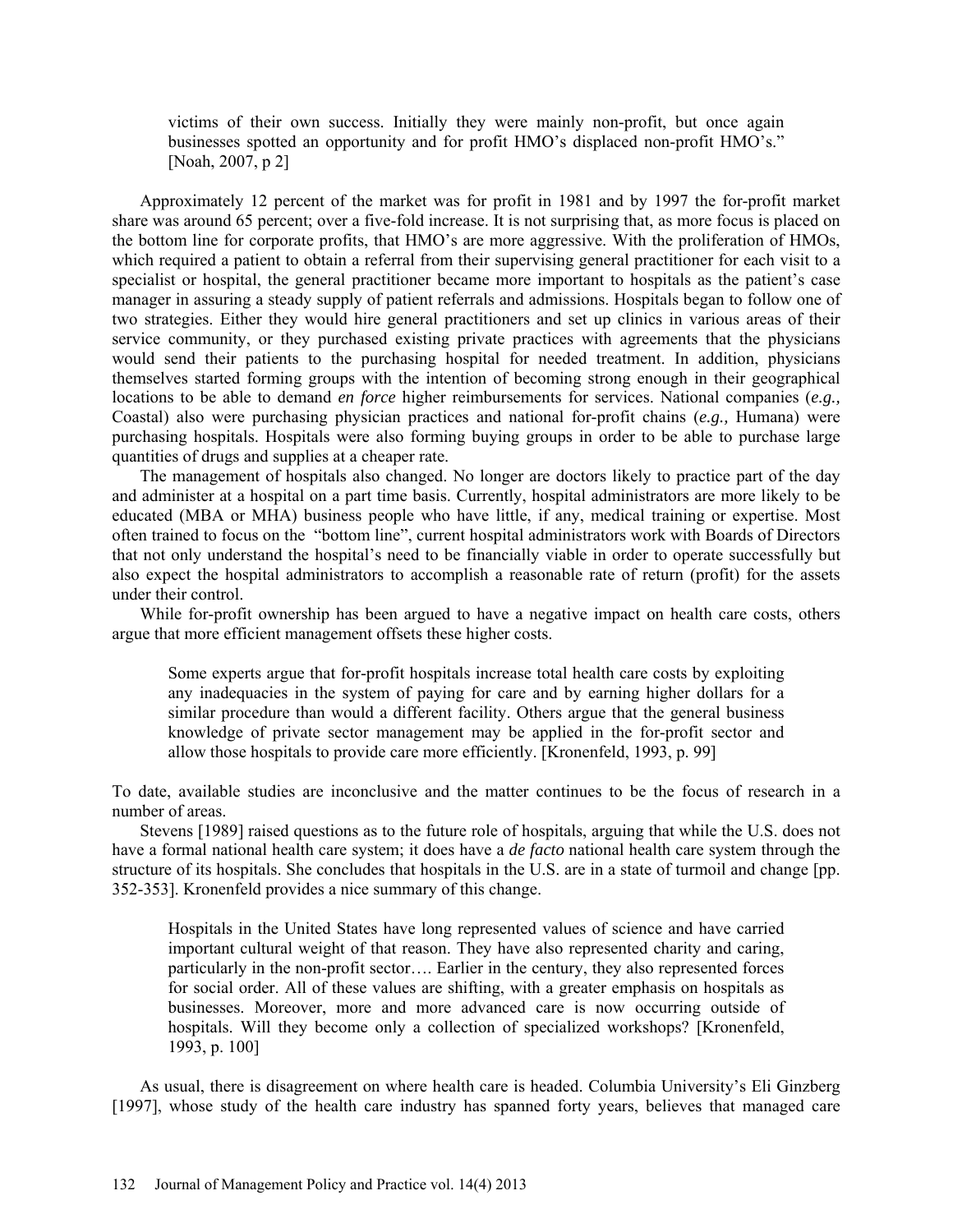cannot sustain its current growth and industry dominance. Costs will continue to rise due to technological innovation, and despite the current strong market forces. The first big wave of baby boomers will be reaching age 65 in 2011, resulting in the HMO enrollees being older, sicker, and less profitable to the HMOs and their profit-driven bottom lines. HMOs could possibly attempt to cut health care expenditures further but we have already seen resistance by the public, and by state and federal legislators.

Public concern, discontent, and distrust have grown as enrollees have become increasingly aware of the more egregious profit-oriented practices of their managed care plans….policies… providing bonuses to physicians who cut back on referrals to specialist... and deliberately delaying the authorization of costly treatment without which the patients health, and in some cases survival, may be compromised…[Government] will use their regulatory powers to ensure that plans do not engage in practices and policies detrimental to enrollee's health. [Ginzberg, 1997, pp. 1013-1020]

## **SUMMARY**

The U.S. health care system, and the role that accounting and accountants play in that system, has been explored by means of a critical perspective. First presented was how, over the last sixty years, cost controls such as DRGs have transformed the hospital from a revenue-center to a cost/profit-center to an investment-center. Also discussed were the behavioral changes associated with these changes, behavior that usually would be considered sub-optimal relative to the quality of patient care. The resulting obsession with cost control and managed care was found to be a very powerful and disturbing element in the overall health care delivery process in the United States. The debate over where the U.S. health care system is headed continues today as evidenced in the October 3, 2012 presidential debate. Compromise seems unlikely at this point as all the critical players continue to see the problem from their own perspective. In the interim costs continue to rise as do profits and yet general health care does not improve. Cost control and managed care:

…could have the unintended consequences of lowering quality, reducing access to care for the uninsured, disrupting continuity of care for all patients, and undermining the financial stability of such important institutions as academic health centers, with implications for future research, technological innovation, and medical training. In short, managed care is unlikely to be a panacea for improving performance of the health care system [Davis, 1996, p. 3]

#### **ENDNOTES**

- 1. Preston, et al., [1997] provides an excellent description of the political process surrounding DRGs and the rationing of health care to the elderly.
- 2. At first, this only applied to Medicaid and Medicare, but the DRG concept was quickly adopted by thirdparty insurers to cut costs.

### **REFERENCES**

Ash, Joan, Berg, Marc, and Enrico Coiera, "Some Unintended Consequences of Information Technology in Health Care: The Nature of Patient-Care Information System Errors, *Journal of the American Medical Informatics Association*, March/April 2004, pages 104-112.

Chua, W. F. and Preston, A., (1994). "Worrying about accounting in health care*," Accounting, Auditing & Accountability Journal*, Volume 7, Number 3, 1994, pp. 4-17.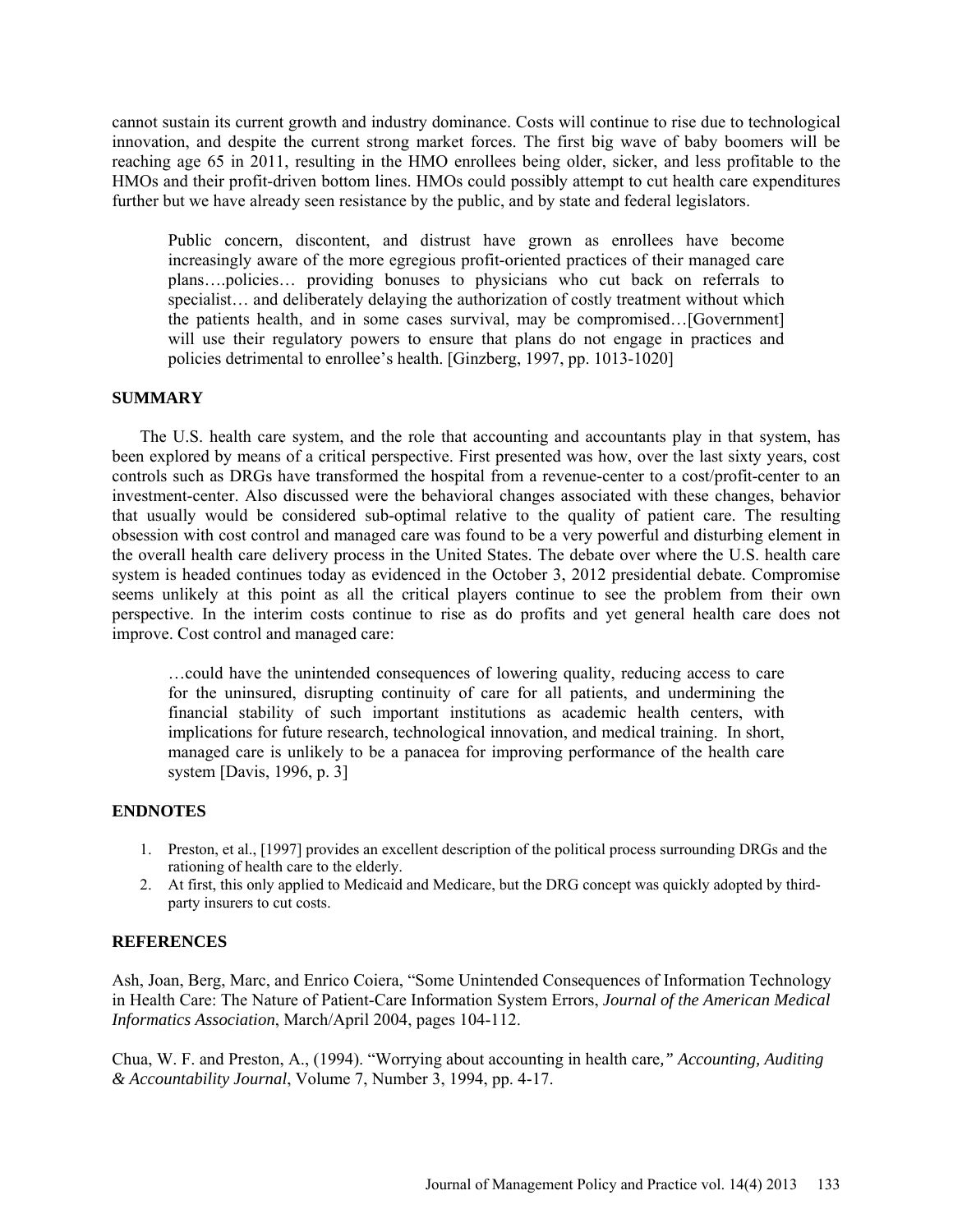Dafney, L.S., (2003). "How do Hospitals Respond to Price Changes?", NBER working paper #9972.

Davis, K., (1996). "Health and society, 1965-2000*", President's Message to the Commonwealth Fund's 1995 Annual Report*.

Davis, S. W., Menon, K., and Morgan, G., (1982). "The images that have shaped accounting theory," *Accounting, Organizations and Society*, Volume 7, Number 4, pp. 307-318.

Dick, R; Steen, E, and Detmer, D (editors) *The Computer-Based Patient Record: An Essential Technology for Health Care*, [Washington D.C: National Academy Press, 1997].

DuHon, D. B., (1988). *Worse Than The Disease: Pitfalls of Medical Progress*. Cambridge (UK): Cambridge University Press.

Easthaugh, S. R., (1981). *Medical Economics and Health Finance*. Dover (Massachusetts): Auburn House Publishing Company.

Eichenwald, K., (2002). "HCA Is Said to Reach Deal on Settlement of Fraud Case", *The New York Times,* December 18, 2002 (p1).

Eldenburg, Leslie; Schaefer, Eldon, and Zulof, Dwight (2004) "Financial Management in Organized Healthcare Delivery Systems in *Health Care Administration: Planning, Implementing, and Managing Organized Delivery Systems,* Lawrence Wolper, Editor. Sudbury (Massachusetts): Jones and Bartlett.

Fuchs, V.R., (1993). *The Future of Health Policy*. Cambridge (Massachusetts): Harvard University Press.

Gambling, T., (1987). "Baumol's disease, group technology and the National Health Service," *Financial Accountability and Management*, Volume 3, Number 1 (Spring):47-58.

Ginzberg, E., (1997). "No future for managed care-sounding board*," The New England Journal of Medicine*, Volume 336, Number 14, pp. 1013-1014, 1018-1020.

Gitterman, Daniel P. & Scott, John C., (2011) "Obama Lies, Grandma Dies", The uncertain politics of Medicare and the Patient Protection and Affordable Care Act," *Journal of Health Politics, Policy & Law,*  Volume 36, Number 3, (June) pp 555-563.

Glaser, John, "Wired for success: take a look at the best in healthcare IT and you'll find these key elements: a healthy organizational foundation, a sound link between organizational strategies and the IT plan, and strong project management skills." *Healthcare Financial Management*, February, 2006, pages 66-75.

Gorin, Stephen H., "The Affordable Care Act: Background and Analysis," *Health & Social Work,* Volume 36, Number 2, May, 2011, pages 83-86.

Grimson, Jane, "Delivering the Electronic healthcare Record for the 21<sup>st</sup> Century," *International Journal of Informatics*, (2001), pages 111-127.

Halverson, George, (2007). Health Care Reform Now. San Francisco: John Wiley and Sons.

Harber, B.W., (1998), "The Balanced Scorecard at Peel Memorial Hospital," *Hospital Quarterly*.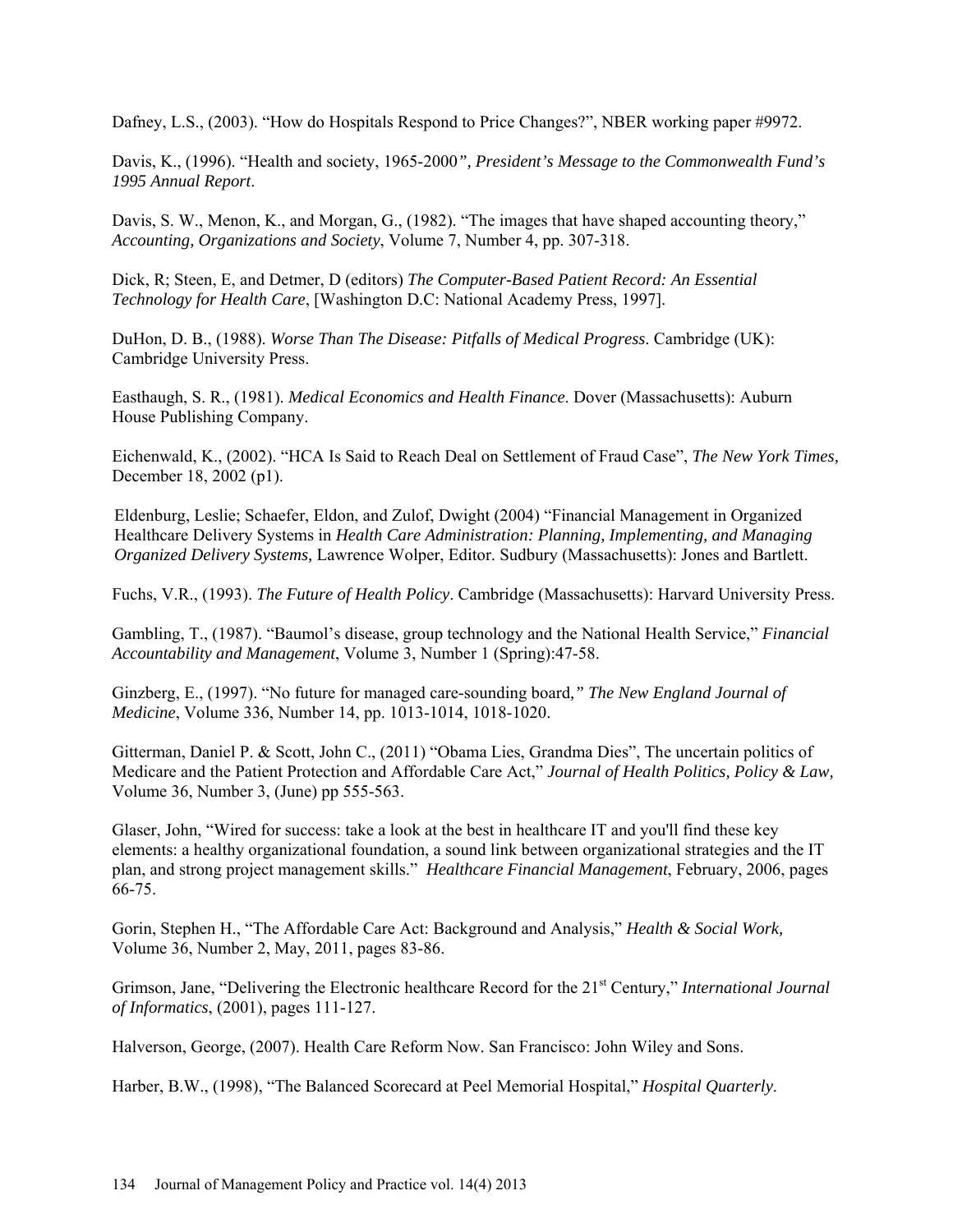Holahan, J.F. and Cohen, J.W., (1986). *Medicaid: The Trade-off Between Cost Containment and Access to Care*. Washington D.C.: The Urban Institute Press.

Herzlinger, Regina, "Who Killed Healthcare?", New York: McGraw-Hill, 2007.

The New York Times "The High Cost of Health Care," November 25, 2007.

Jacobs, P. (1991). *The Economics of Health and Medical Care, Third Edition*. Gaithersburg (Maryland): Aspen Publishing, Inc.

Kronenfeld, J., (1993). *Controversial Issues in Health Care Policy.* Newbury Park (California): Sage Publications.

Lehman, C. & Tinker, T. (1987). "The Real Cultural Significance of Accounts," *Accounting Organizations and Society*, Volume 12, Number 5, pp 503-522.

Mayer, Maggie "The State of the Nation's Health" *Dartmouth Medicine*, Spring 2007, pages 26-35.

McGlaughlin, Curtis and Arnold Kalamzy, *Continuous Quality Improvement in Health Care*, [Sudbury, MA: Jones and Bartlett Publishers: 2006].

NationMaster.com. [http://www.nationmaster.com/time.php?stat=hea\\_hos\\_bed\\_per\\_1000\\_peo-beds-per-1-](http://www.nationmaster.com/time.php?stat=hea_hos_bed_per_1000_peo-beds-per-1-000-people&country=us-united-states) [000-people&country=us-united-states](http://www.nationmaster.com/time.php?stat=hea_hos_bed_per_1000_peo-beds-per-1-000-people&country=us-united-states) retrieved 3/25/2012.

Noah, T., (2007). "A Short Story of Healthcare", *Slate,* [\(www.slate.com\)](http://www.slate.com/) p1-2.

Oakes, L. S., Considine, J., and Gould, S., (1994). "Counting health care costs in the United States: a hermeneutical study of cost benefit research*," Accounting, Auditing & Accountability Journal*, Volume 7, Number 3, pp. 18-49.

Orient, J.M., (1995). "RBRVS's, Flawed Economic Basics", Statement to the Subcommittee on Health, Ways and Means Committee, U.S. House of Representatives.

Preston, A. M., (1992). "The birth of clinical accounting: a study of the emergency and transformations of discourses on costs and practices of accepting in U.S. hospitals," *Accounting, Organizations and Society*, Volume 17, Number 1, pp. 63-100.

Preston, A. M., Chua, W. F., and Neu, D., (1997). "The diagnosis-related group-prospective payment system and the problem of the government of rationing health care to the elderly," *Accounting, Organizations and Society*, Volume 22, Number 2, February 2, 1997, pp. 147-164.

Reuters News Service, (1997). "Government probes largest health care company*,"* Press Release, Friday, March 28, 7:03 a.m. e.s.t.

Riedel, Lisa M., (2009). "Health Insurance in the United States," *AANA Journal*, Volume 77, Number 6, pp. 439-444.

Rhodes, P., (1985). *An Outline History of Medicine*, London (UK): Butterworths.

Sittig, Dean "Potential Impact of Advanced Clinical Information Technology on Healthcare in 2015," from MEDINFO 2004, M. Fieschi Editor, [Amsterdam: IOS Press, 2004].